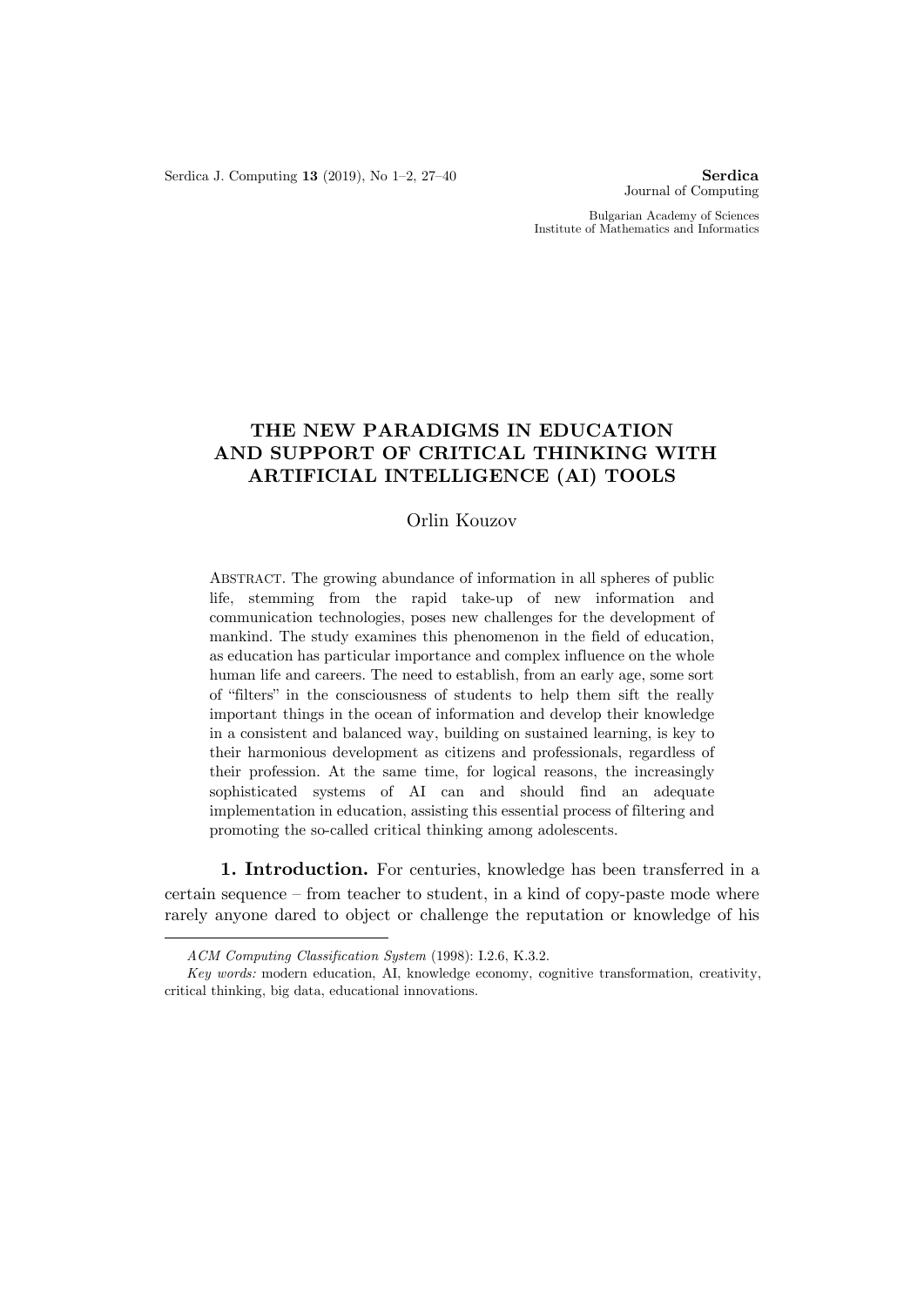teacher. True, globally it has been constantly upgraded and enriched, but in different epochs it has developed at different speeds, and its movement has not always been elevated, and sometimes different political or religious doctrines have proved to be a major obstacle to the harmonious development of human progress. According to Kuhn [6], science is not a well-regulated activity where each generation automatically builds upon the results achieved by earlier workers. It is a process of varying tension in which tranquil periods characterised by steady accretion of knowledge are separated by crises which can lead to upheaval within subject disciplines and breaks in continuity.

In the illustration below (Fig. 1), we can see an abstract pattern of accumulation of knowledge and skills in a given subject area over time. There is no way to find out how many times and in how many areas such "delays" in knowledge development have happened in ancient times, but there is a rational and empirical evidence from a newer age that when someone, far ahead of his time, has tried to push a revolutionary theory, it has been challenged and attacked by any means from the respective rulling class, as they perceived it as a threat to the status quo.



Fig. 1. Graphical interpretation of Kuhn's theory of development of Science (after Henriksen, 1973)

In a number of cases, science has been literally stuck before someone dared to show that the foundation that lay beneath was wrong. For instance, for thousands of years, people thought the Earth was flat and it was not easy to be convinced otherwise. It was not until the Middle Ages that the scientist Nicolaus Copernicus, with his heliocentric system, proved another fact commonly known today, namely that the Earth revolves around the Sun and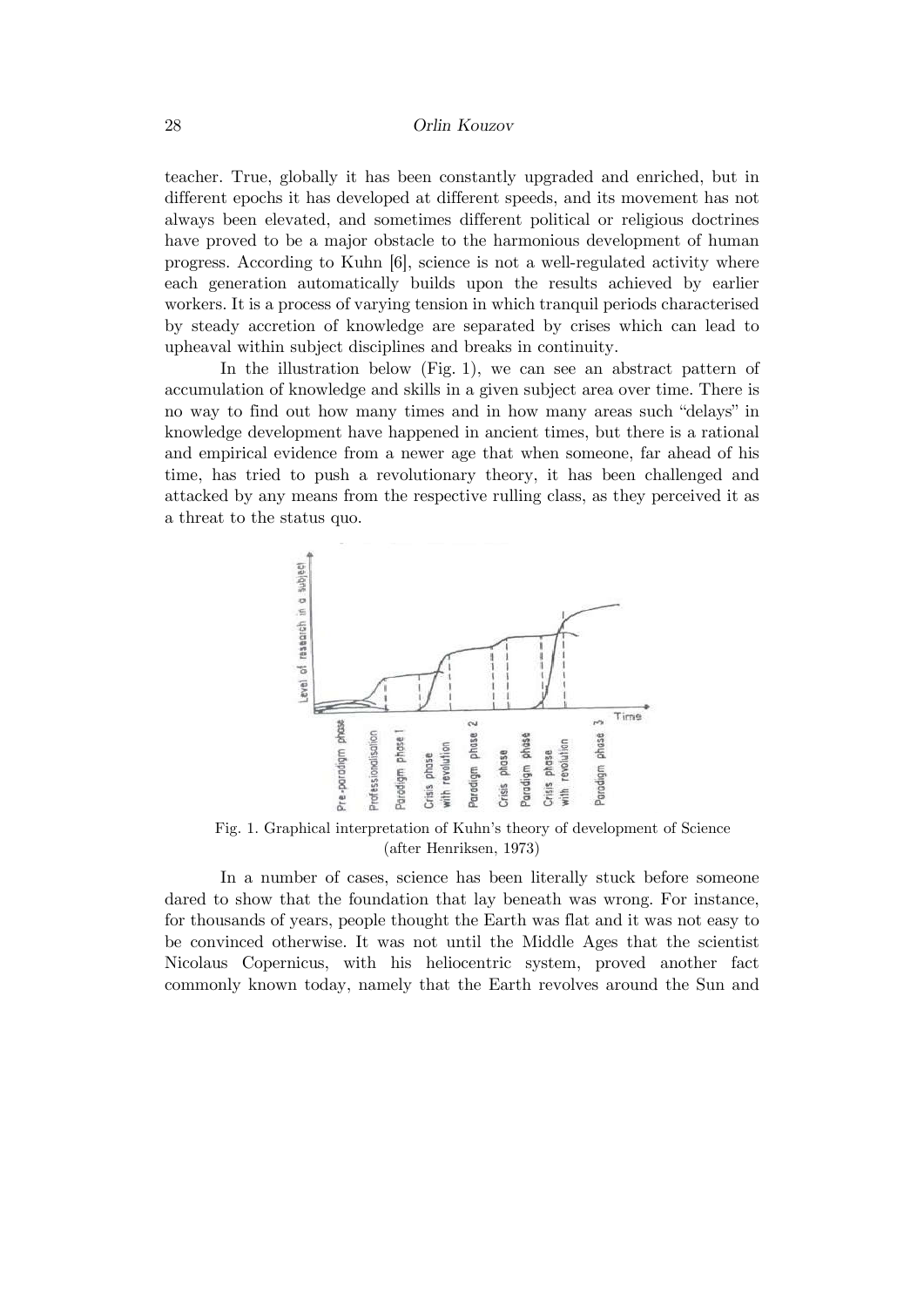not the other way around. Opposition to the centuries-old dogma has led to violent resistance on behalf of the official church, and about a century later the Italian Giordano Bruno was burned at the stake for developing further Copernicus's theory and daring to endanger the authority of the religion that at that time was still the foundation of the state power and his ideas were perceived as a direct attack on the existing public order.

In the rapidly rising knowledge economy since the end of the last century and the beginning of this one, the traditional knowledge model, based on the constant accumulation and upgrading, has dramatically changed. If we use an allegory from the construction or architecture business, as buildings can be upgraded to a certain level without collapse of the supporting structure, so scientific knowledge can develop to a certain extent until it turns out that the accumulated empirical facts no longer can be explained by the existing theories. Normally, then, the cognitive breakthrough shows up, and the whole scientific construction has to be demolished and rebuilt so that it can already take over and explain the controversies.

The Internet Era is characterized by information abundance, unknown in all the previous centuries of human history. It is enough to reach out a hand, and Google, Facebook or CNN flood us with information from all areas of knowledge, as factology itself is no longer a monopoly of anyone. The facts reach first the people with the fastest internet or best keyboard and mouse skills, and the contradictions with existing theories show up much quicker as our comparability basis increases thousandfold.

Logically, this dynamics of new information accumulation should be mastered in some way, and here comes the potential of critical thinking. Naturally, these opportunities can not arise on bare ground, and so the role of education in generating such a mechanism of rational and argumentative sifting of "significant" data into the student's mind becomes obvious. Such an impact can be greatly enhanced by the opportunities provided by artificial intelligence technologies, especially in big data processing, as the learner can in real time assess the effect of one or another assumption, and there is no the need to rely solely on his instincts.

**2. Differentiated approach and personalized learning – foundations of educational transformation.** We all wear different clothes that fit our sizes, shapes, and preferences, while at the same time we somehow accept as normal for all children to study the same things, in the same way. The paradox is that all the time we are fully aware that these are different people and their brains perceive things strictly individually. Obviously, it is high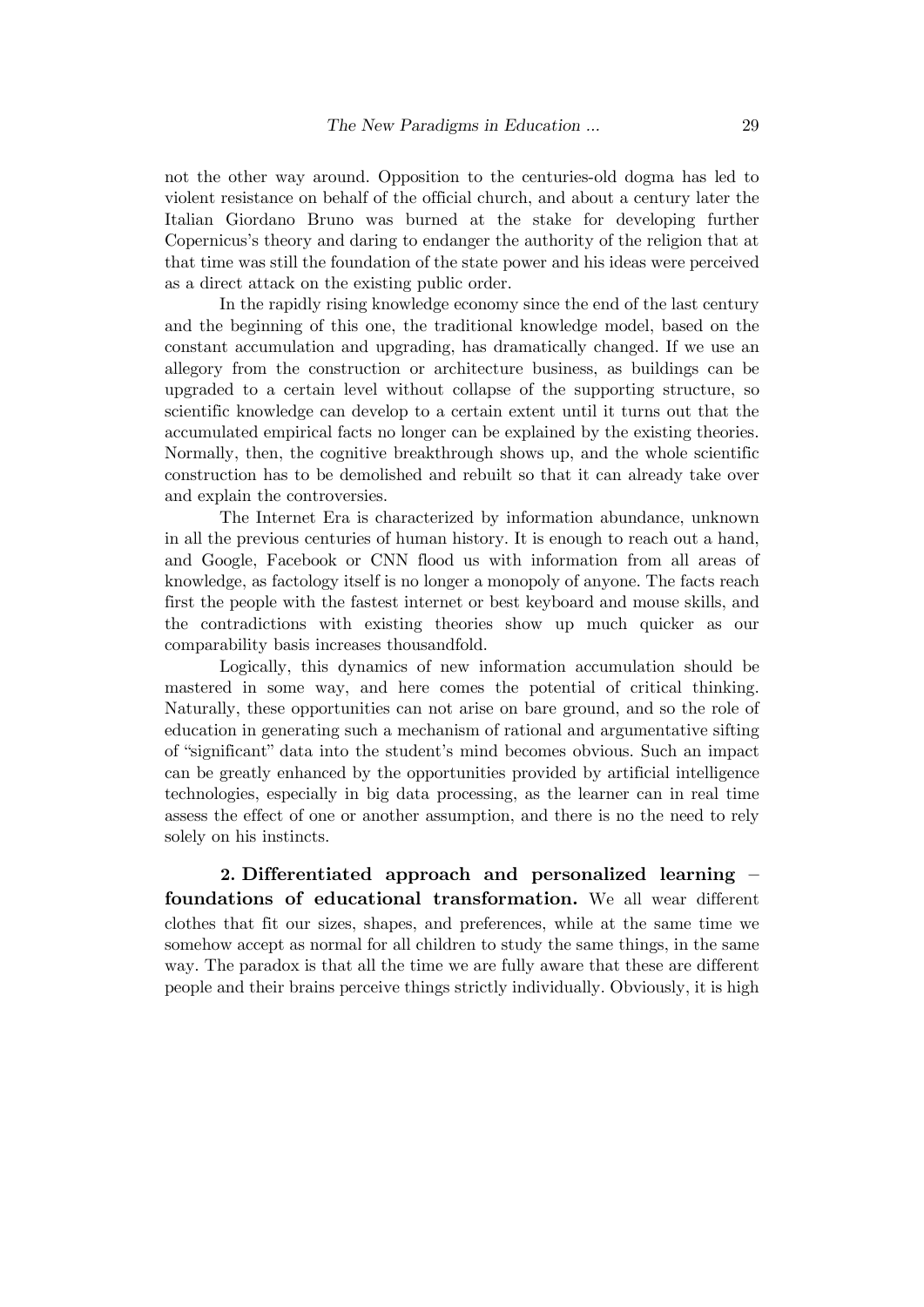time to realize that the world is changing dramatically, and there is no longer any excuse for us to justify that learning process continuing on the conveyor model that was characteristic for the industrial age, because we didn't have any other one in order to compare. There are already thousands of online educational providers running various learning management systems (LMS) nowadays that compete or complement each other. Moreover, as seen on Fig. 2 the suppliers of the various LMS modules may not be the same – the idea of open standards in the long run will inevitably lead to the concept of a distributed knowledge management system which, on a modular basis, takes the most cost- and technology-effective solutions from different large providers and offers them as an integrated service [9].



Fig. 2. Development of LMS as a federation of available public cloud services

In fact, differences in individuals' thinking, perceptions, and sensitivity are often far more significant than physical differences, and in this aspect we must realize clearly that *all children are concrete personalities*. Consequently, there is no logic in learning the same things beyond what is absolutely necessary, which is not very much, so it is enough to consider what percentage of what we used to learn in school or university has remained in our minds after 20–30 years of professional realization. True, the information that is available to us grows exponentially with every day and hour. However, the essential elements of it, which can directly influence our existence and future, do not follow the same dynamics and there is no need to make proportionate processing efforts every time we encounter the information avalanche. In the following figure (Fig. 3) we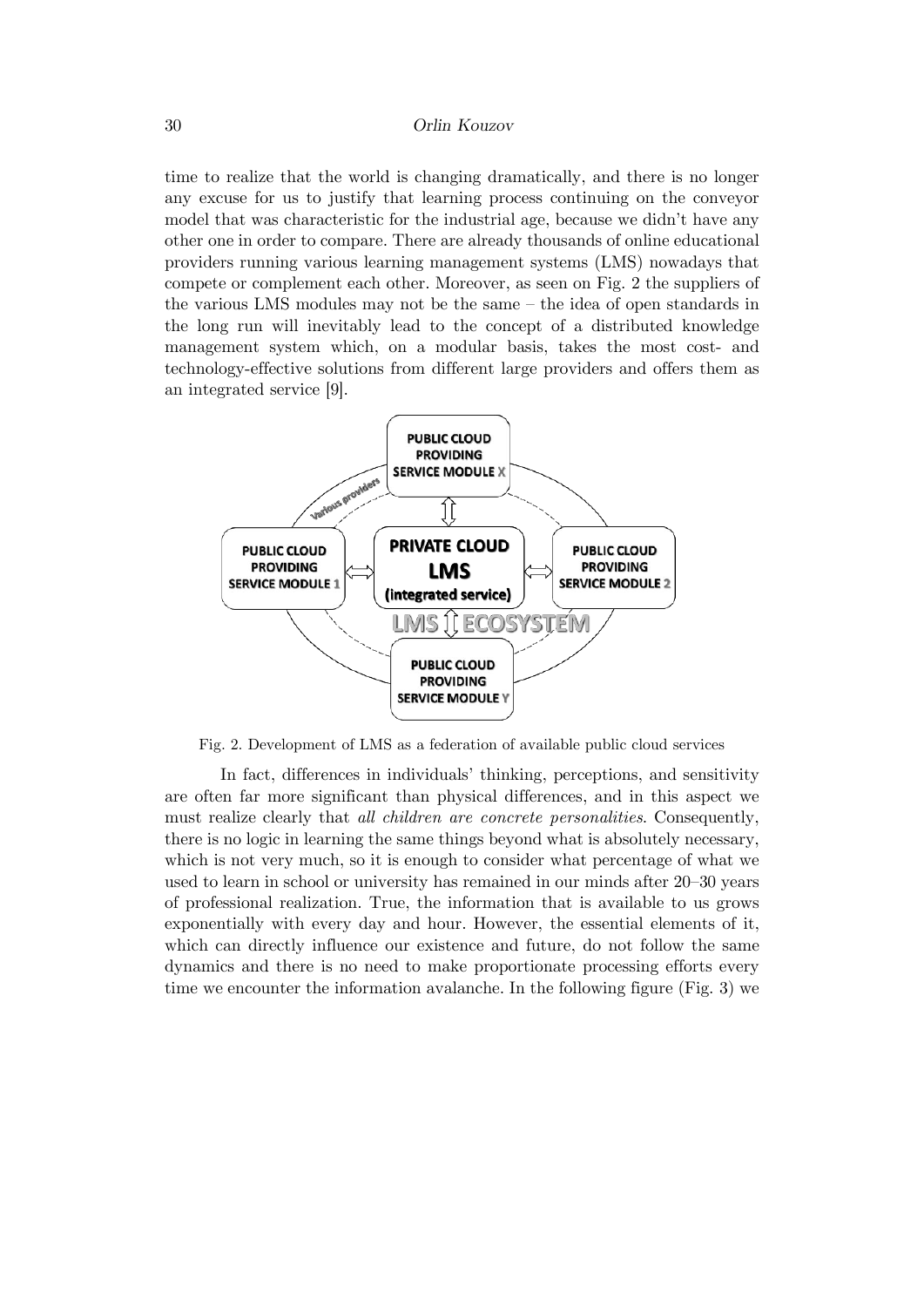can see that unless something is truly important for us and we review it on a regular basis, it is unlikely that we'll remember it after week or a month, not to mention years.

It is enough just to learn as early as possible to evaluate and sift the truly important things and that is where technology can already be of major help to us.



Fig. 3. Essential data and the need to revise in the information age [2]

We can talk a lot about learning at various speeds, but in essence it is simply a denial of the "equalizing" that has governed the educational process for centuries. We have already mentioned that learners are different, as are their capabilities, interests and perceptions. Equally different is their potential for development in one or another educational or scientific field, and by passing them through the filter of "equality" that was typical for the most classical educational systems, we lose the essence of their individuality, creativity and interests. Again and again, we make the same mistake by subordinating the education of students to a socially acceptable vision of "the necessary sufficiency" of knowledge, which often turns out to be inadequate to both the needs and opportunities for their future development and personal prosperity. The paradox in this case is that by pretending to defend the "community good" in the field of education, we actually deprive our children of an adequate future, and society of an innovative thinking and prosperous development. Over the time, the need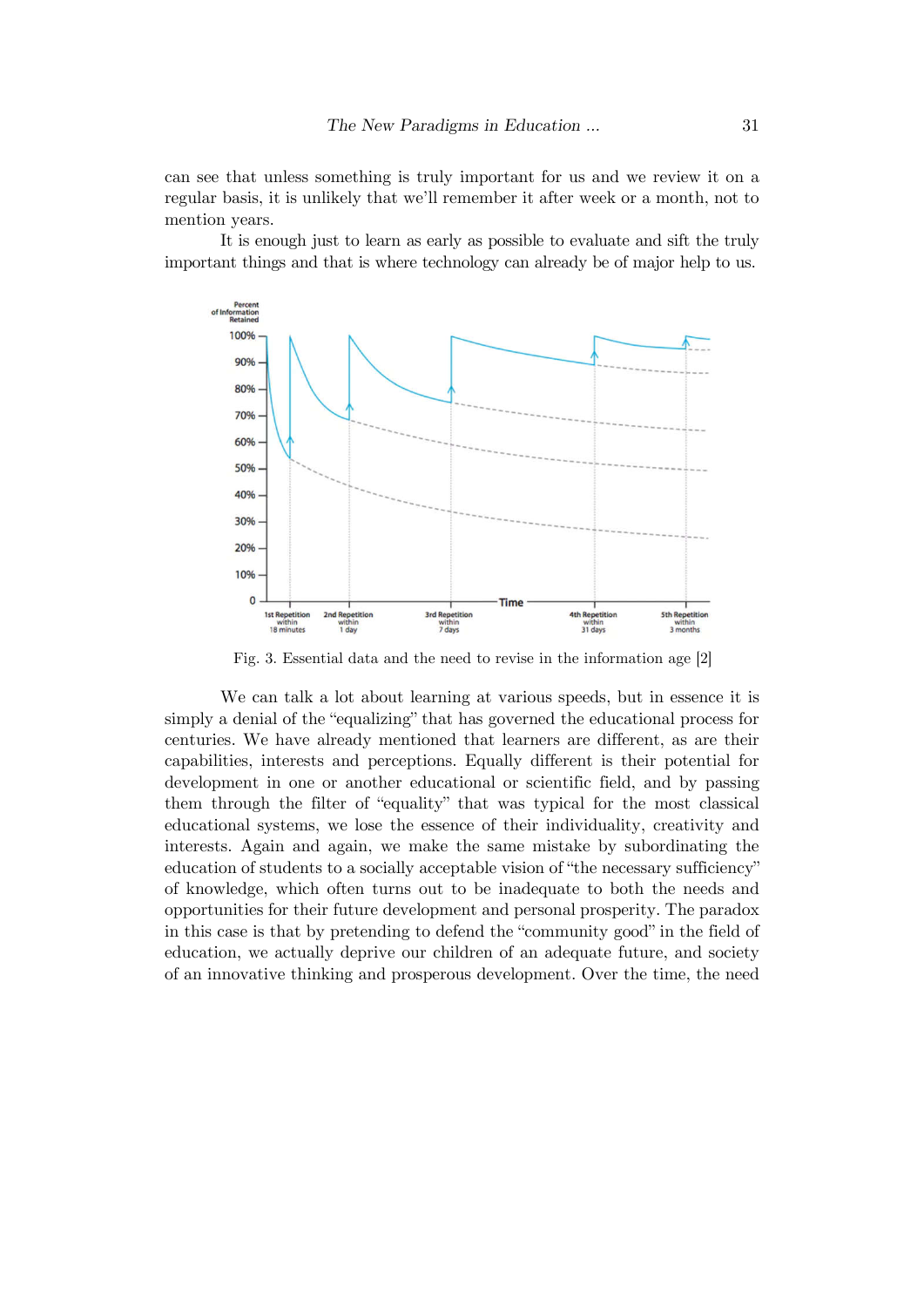for revolutionary change in this educational stereotype has become increasingly pressing.

Of course, in practice, it is not easy for a teacher to allocate enough time for individual work with each student, but in this aspect, the new technologies and artificial intelligence can be extremely helpful, providing a modern educational toolbox that can change the quality of the learning process. New ICT provide opportunities for:

- Selection and recommendation of information;
- Context-dependent use of digital resources;
- Analysis, understanding and interpretation of the content, etc. [8].

**3. Information, knowledge, creativity and critical thinking.** It is not important to know much, it is important to know enough and that is the essential difference between information and knowledge **–** *in essence, knowledge is a type of an organized information that gives you opportunity to achieve a specific measurable goal*. In the  $21<sup>st</sup>$  century, when information floods us daily and everywhere, obviously the need for a flexible filtering of the really important things is a key competence for every individual, and in this aspect, the critical thinking is invaluable. It helps us not to serve blindly the authorities and just follow premade templates, but to be real innovators in our day-to-day activities, taking dozens of decisions that are not based on routine but on sound logic and adaptive thinking in order to keep at the top of the information avalanche. Changes are everywhere **–** from traffic jams, to turmoils in political news or social life that a terrorist attack could influence in hours or to financial markets that can collapse in minutes. All this requires rational judgment, adaptive logic, and critical thinking, so the true leaders of the modern society are usually among the people who have best mastered these life lessons, one of the most important being not to accept a thesis as undeniable without an adequate evidence. We must learn this critical view of life from a very early age, as the emergence of genuine innovation usually accompanies the people with critical thinking. Gamification, for instance is among the major engines for stimulating students' motivation and their interest in critical perception of the surrounding environment. Serious games can play an important role in modernday education by combining appropriate content with interactivity and they reflect both the current state of technology and the learners' social profiles [7].

Nowadays, the countries more advanced in education, as a rule, encourage critical thinking and debate in lecture audiences, precisely because of the high competitiveness of the cognitive process and the quality of education. The most respected teachers, therefore, are no longer the ones who know the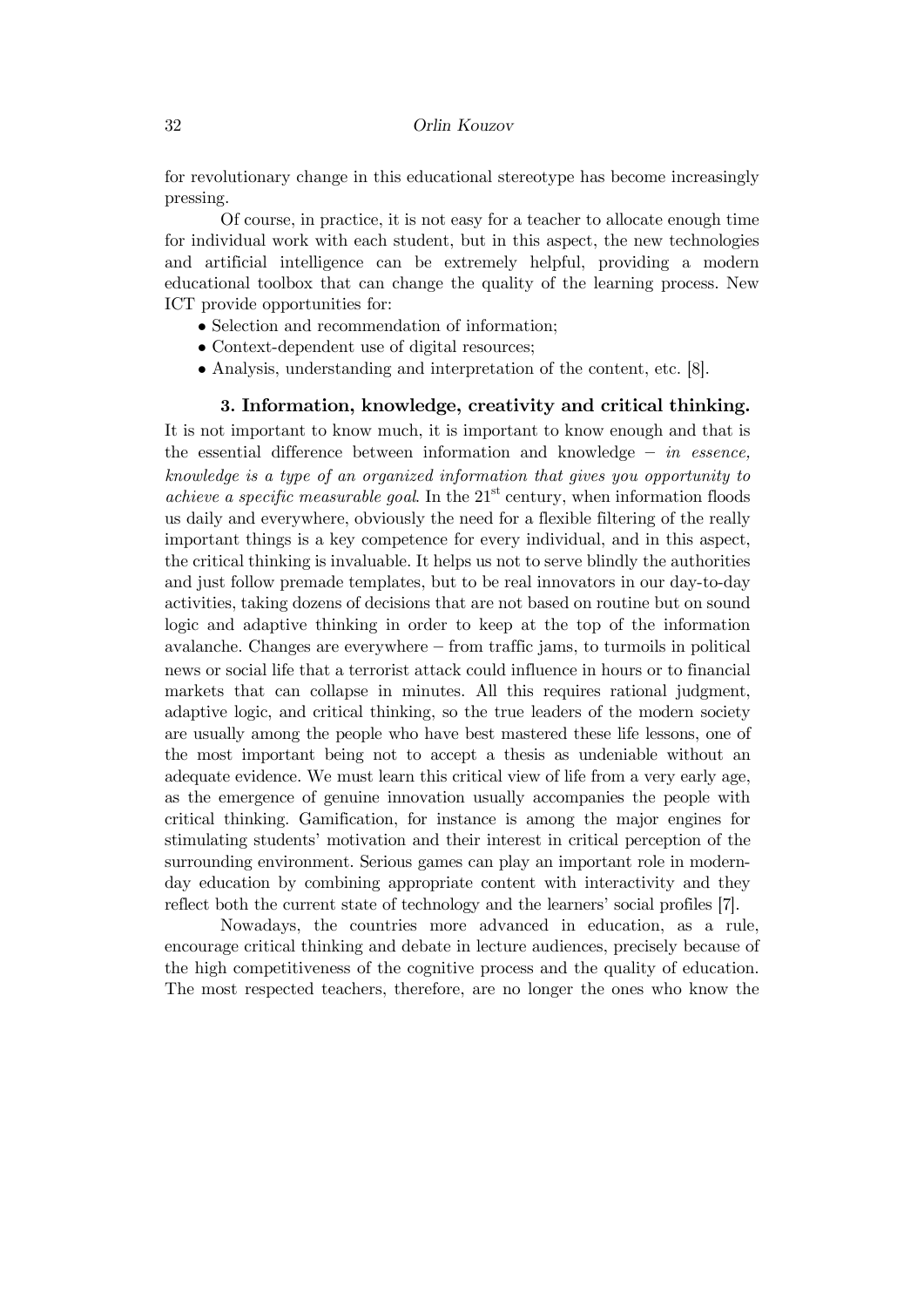most, but those who are most inclined to jump over the barrier towards the students and to embark on a process of discovery together with them, motivating them to new heights in knowledge. Or, as the researcher Anisa Zulfiqar says in one of her articles, "Critical thinking is not just a 'nice to have' skill in the 21st century, it is essential …" [17].

The critical thinking means dissatisfaction with the status quo and usually accompanies creativity, which turns out to be no less important than the knowledge for the individual's success, so we should not be afraid to defend our standpoint, no matter what authority we are facing. As the world-known educational researcher Sir Ken Robinson says in his most popular TED Forum speech [12] "Now, I don't mean to say that being wrong is the same thing as being creative. What we do know is, if you're not prepared to be wrong, you'll never come up with anything original **–** if you're not prepared to be wrong. And by the time they get to be adults, most kids have lost that capacity. They have become frightened of being wrong…".

**4. Analysis of the successful teacher and opportunities for the application of AI elements in the educational pedagogy.** If the traditional education is based on the idea that in class the teacher speaks, and the students listen, in the modern reality the teacher should be able to listen as well. What's more **–** he has to do what is necessary to make his students feel engaged and start talking, which, for logical reasons, can not happen if he takes the floor all the time.

We often talk about the classroom of the future. For the general public, this is presumably a huge, spacious, solar-powered room that comes in with smart cards or iris identification. It has ultramodern lighting, filled with futuristic technologies, 3D reality and holographic wall maps that can be flexibly transformed into multimedia screens and, like the most advanced IMAX cinemas, immerse us in a variety of educational scenarios. This is quite likely to happen, but the true classroom of the future will be, above all, a virtual one. Cloud technologies now allow the collection and deployment of all the necessary educational information somewhere in the cloud so that it is permanently available and instantly accessible as long as the student has a suitable terminal device and a reliable online connection to take advantage of it. If we add stereo headsets and 3D glasses for virtual reality, this room can safely "follow" us everywhere, and thus the technological development will not prevent our prerecorded lectures from running in asymmetric mode, while in case we need to have live sessions with the teacher or our colleagues, this can easily be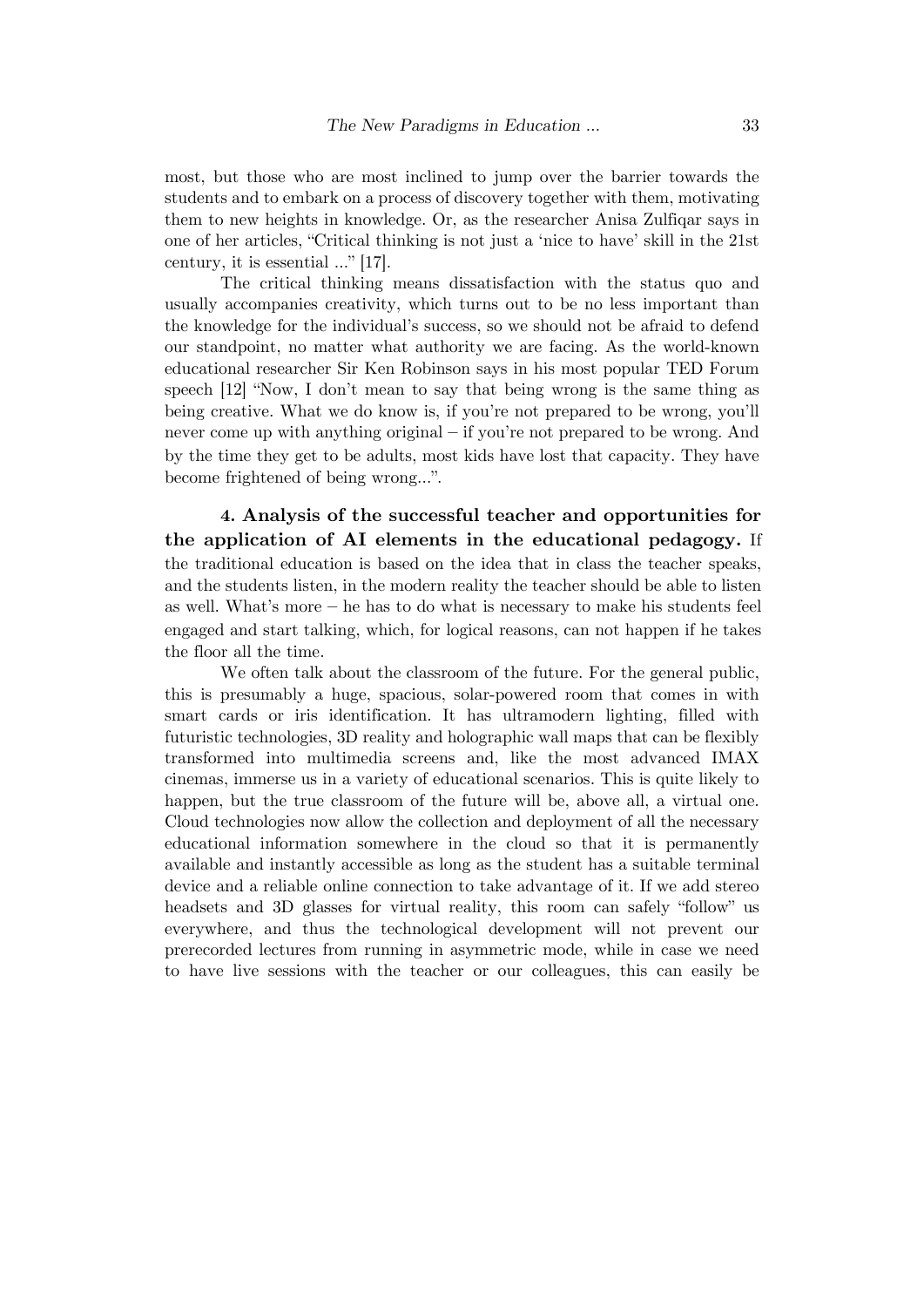accomplished with the available communication tools and dozens of friendly teamwork environments. The actual learning of the material should be gradual, with a consistent and purposeful engagement of the students with the problem because *the actual work in the process of learning is not done by the teacher but by the student's brain* – the good educator only needs to find the necessary levers to engage the mind of the learner, and he will do the rest on his own.

According to the majority of the modern educational experts, education must be more oriented towards the "things of life", and more and more information should reach the students without ideological, religious, nationalistic and other influences. If students are taught not just to follow pre-made templates but have the opportunity to "reach" the truth through experimentation and personal engagement, their development will be much more fulfilled with creativity and enthusiasm, and their empathy with the process will allow them to preserve and promote a lasting interest in the respective subject, which may even predifine their future career. Apparently, the technology, and artificial intelligence in particular, could play a significant role, as they could give students the tools they need to make such analyzes and the confidence to take the challenge.

In recent years, AI has been increasingly considered as a universal cure for everything concerning the penetration of humanity into the so-called "knowledge economy" **–** from the development of autonomous transport systems to new discoveries in nanoscience and biotechnology, the control of the climate change or the realization of the concept of "smart cities". Education, as one of the driving forces in the knowledge economy, can not stay away from this process. Of course, at the present stage of development of technology, we are not talking about replacing teachers with computers or robots, but artificial intelligence can be a valuable tool to illustrate the rationality of the learning process, a powerful tool for analysis and a catalyst for developing critical thinking among pupils from an early age regardless of the subject studied. Taking advantage of the computing power of the machines, we can compare different designs, ornaments, colors and shades, sounds and harmonies in seconds, to find the degree of similarity between different works of art, or even to discover cultural and historical ties between seemingly isolated cultures and events, embracing a rich variety of mathematical models that are not normally present in the traditional teacher's arsenal. However, artificial intelligence is not burdened like people with different emotional dogmas, self-assessments and personal feelings of "spirituality" and "holiness" of art, religion, or cultural identity. AI is often able to search for and find interconnections, which we normally would never thought existed, and the fact that self-learning computers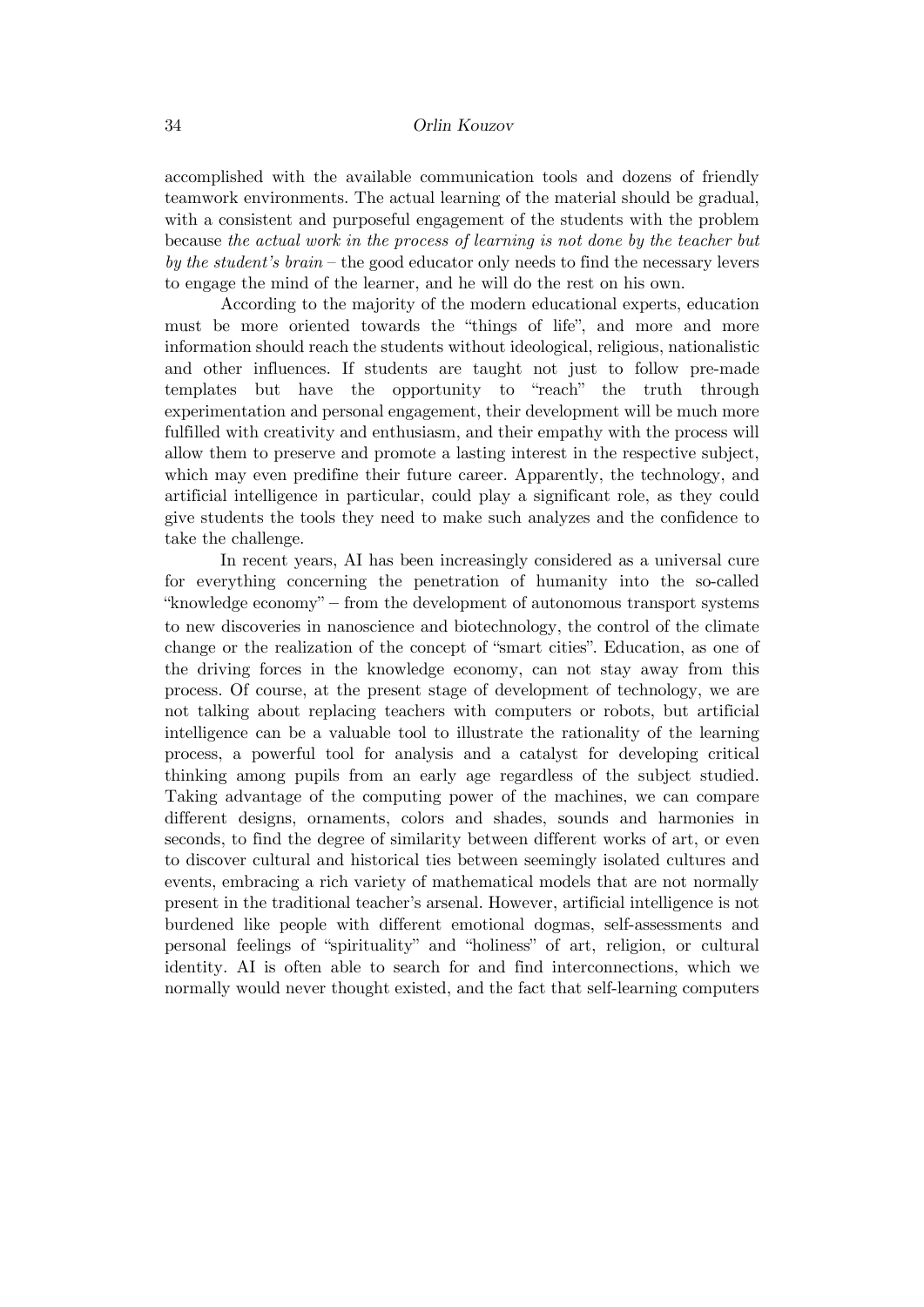already successfully beat world champions of chess [15] or the Go game [3] is a clear indication that the rationality of the machine intelligence is now able, in a number of situations, to oppose to the best among people. And to beat them in a way that often seems unthinkable to us, but obviously works.

**5. Human–AI interaction.** With the development of the technology, it is becoming increasingly clear that in the quest for knowledge, the winning strategy is not to oppose to the machines but to try to understand what the positives are from using their capabilities to shape our own living philosophy by taking the best of the two worlds – the one of the computers and that of people. In purely scientific analysis, which should be based primarily on facts, people tend to miss details that may turn out to be significant at a later stage. We tend to subconsciously ignore facts that contradict to the theory and in the pursuit of inner harmony, we used to perceive many things for granted, while at the same time they are not undeniable. For example, for thousands of years, people thought that, in order to fly, a body must be lighter than the air (the dirigibles, that precede modern aviation, practically follow this concept), while at the same time birds are flying before their eyes, which obviously do not fit into the theory. An artificial intelligence would not face any problem to detect the contradiction instantly, but the prejudices and mental constraints that people put on themselves are among the main reasons why the discoveries literally bump into us and remain unnoticed. For example, the popular illusion (Fig. 4) of Johann Carl Friedrich Zölner [16], in which the parallel lines do not look such as they are crossed with small parallel lines at different angles, is a typical example of self-deception as a result of something that we take for granted, while the AI would simply calculate it without getting involved into assumptions.



Fig. 4. Zöllner illusion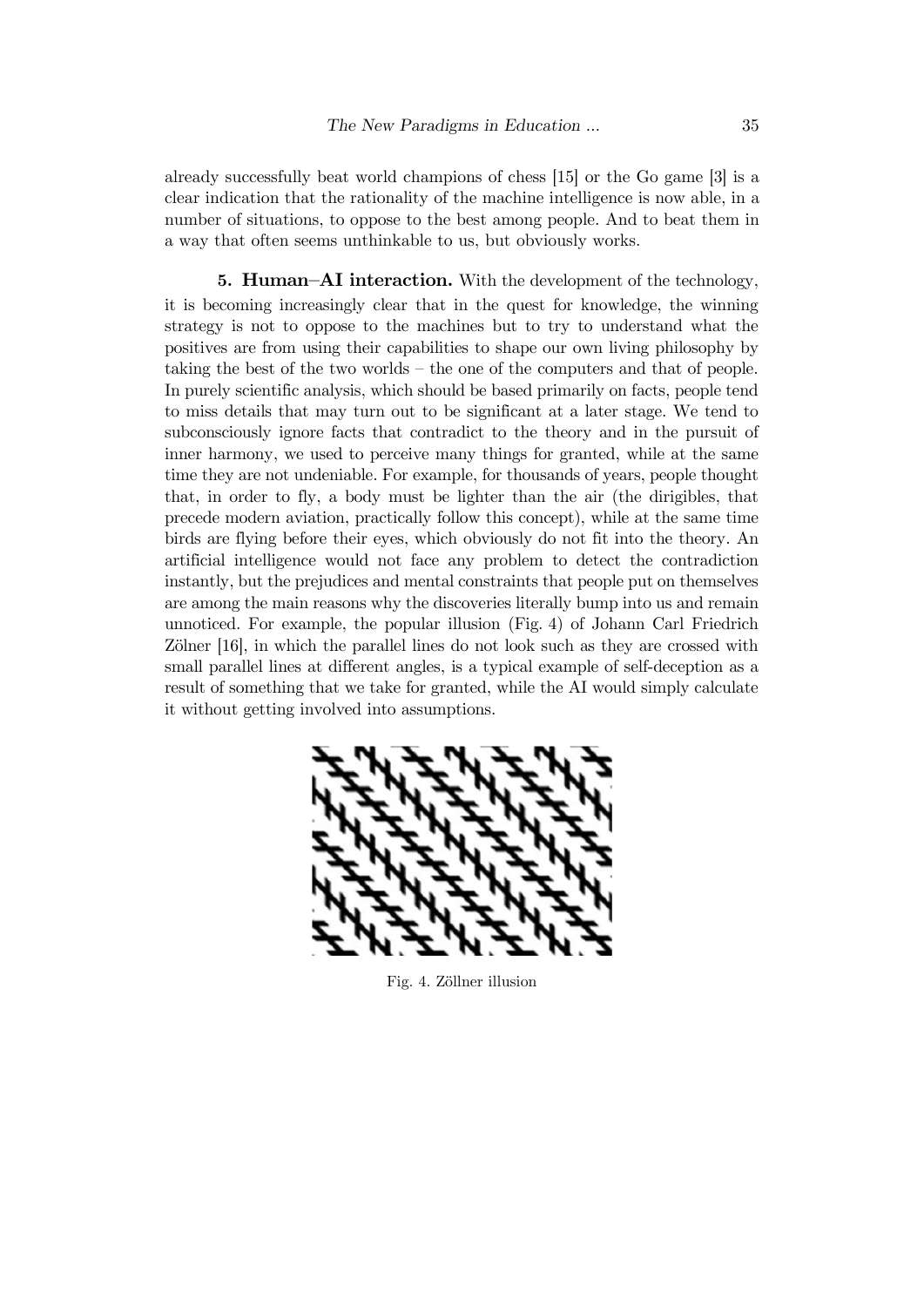Building of what we now call critical thinking, with the help of tools and models typical for AI, among contemporary school and university students is a key issue for the future of modern science. That is presumably because overcoming the status quo generates the progress, and the need for fresh "breakthrough" ideas is becoming increasingly critical in the ever-complicating social and economic interactions that determine the world agenda.

One of the upcoming trends of the new millennium is the job automation. According to the researcher Laura Tyson, "Advances in artificial intelligence and robotics are powering a new wave of automation, with machines matching or outperforming humans in a fast-growing range of tasks..." [14]. Apparently the acquisition of certain knowledge proves to be decisive for the personal competitiveness and in a knowledge-based economy, the more educated individuals are likely to succeed. Examples of this can be seen in statistics, for example, the level of people's education is a key factor in self-assessment of longterm labor market constraints due to disability [4], which means that even people with a certain degree of disability, but with higher education levels feel more competitive. What can we then say about a self-taught computer that can boot into its memory unlimited number of programs and perform them without interruption in 24/7 mode 365 days a year? Soon it would be obvious to everyone that in order to prosper, we must necessarily break the stereotype and open our minds to the new educational challenges because only they can guarantee our personal competitiveness in the long run. We do not have to fight robots or supercomputers, we just need to learn to co-operate with them. Obviously, people can not compute or work with large datasets faster than machines, but they can still take better decisions in a variety of situations as long as they can find the proper balance of confidence in technology and their own rational perception. Yes, people often make mistakes or take irrational, stupid and even tragic decisions when they do not have time or are pressed by the circumstances, but if we find a way to remove the limitations and one can fully use the capacity of the artificial intelligence in every moment, it is quite likely that the results would be very different.

According to many futurists, people can no longer rely on the purely evolutionary development opportunities in order to integrate adequately into the increasingly dynamic reality, which requires new senses or means for environmental interaction and an increasingly serious development of the socalled human-machine interface. Even if we ignore the achievements of the military industry and the concept of ultra-light exoskeletons, breathable fabrics, and self-regenerating alloys, the introduction of artificial bones, synthetic blood, built-in and self-adjusting lenses, or even brain implants are just a matter of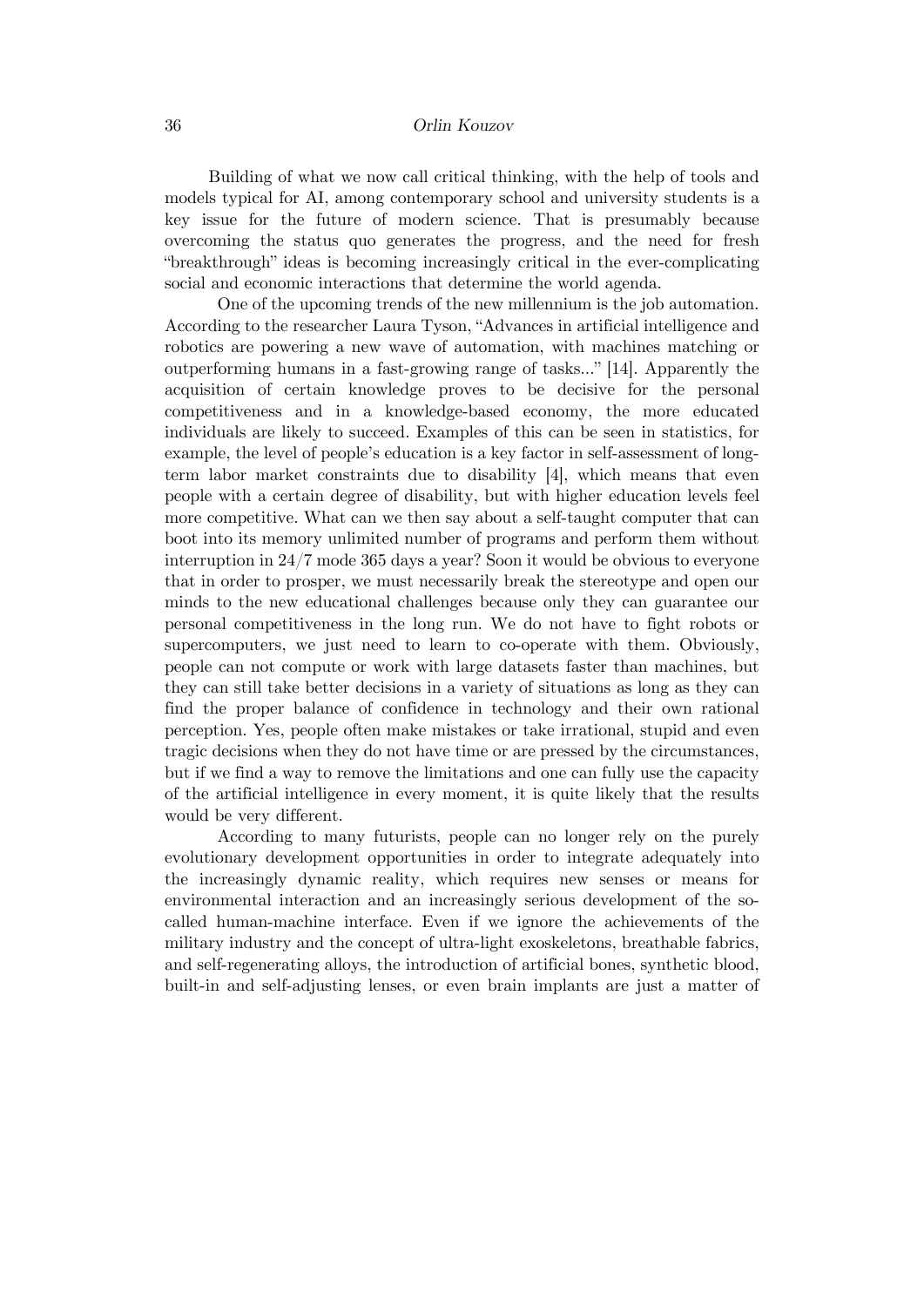time and money. With the mass introduction of such technologies, they will logically become cheaper, and probably by the middle of the century modern people will enjoy swinging limbs, rejuvenation of tissues or even the ability to bring their minds into a new organism or even into a machine. Perceiving such "heresy" is not always easy for man's traditional perceptions of the world, and direct interference with his "divine" nature will be the subject of an increasingly common debate in the society, which should be initiated by the education. The AI can be perceived as a threat only by the people who are not ready to embrace it and merge with it in the future. Even nowadays we face dozens of situations where artificial intelligence systems already take critical decisions for us (such as an airplane autopilots, robots performing medical surgery, etc.), but we just need to gradually overcome our fears and prejudices, and that's where the good teacher could help us, including the sphere of social sciences, culture and art. "In this digital era, teachers' role has shifted from mere preacher to the manager of students social and emotions behaviours; mentor for their learning and overall development as a balanced citizen…" [1].

**6. The modern education – a balance of technology, methodology and commitment.** The technological devices are not, by themselves, a panacea for education  $[10]$  – the involvement of ICT in no way completes the modern education, and being too concentrated just on the technology can even lead to a blockage of the educational process (for example, the school says – we have no money for technology, so we will not train in a modern way and think innovative). In fact, it is just as silly as to declare that the Sun should not rise because we do not see it from our window. Obviously, technologies become cheaper over time, and ways to get them into the classroom are growing with unprecedented speed, so the lack of basic technical capabilities (such as the availability of an internet connection) could no longer be an excuse for anyone. Different governments or political regimes could always try to limit the use of ICT because they can reveal inconvenient truths, but this is a battle that has been lost long ago, so by the middle of the century we could confirm with reasonable assurance that there will be no man on the planet lacking technology access and it will depend entirely on him how he will be able to benefit from it.

With the advantage of  $21<sup>st</sup>$ -century technology, the opportunities for personalized education are growing dramatically. The availability of intelligent training systems that could in just a couple of minutes take into account the personality, determine the language level or the sphere of interest and abilities of a student and generate flexible individualized curricula is far from fiction and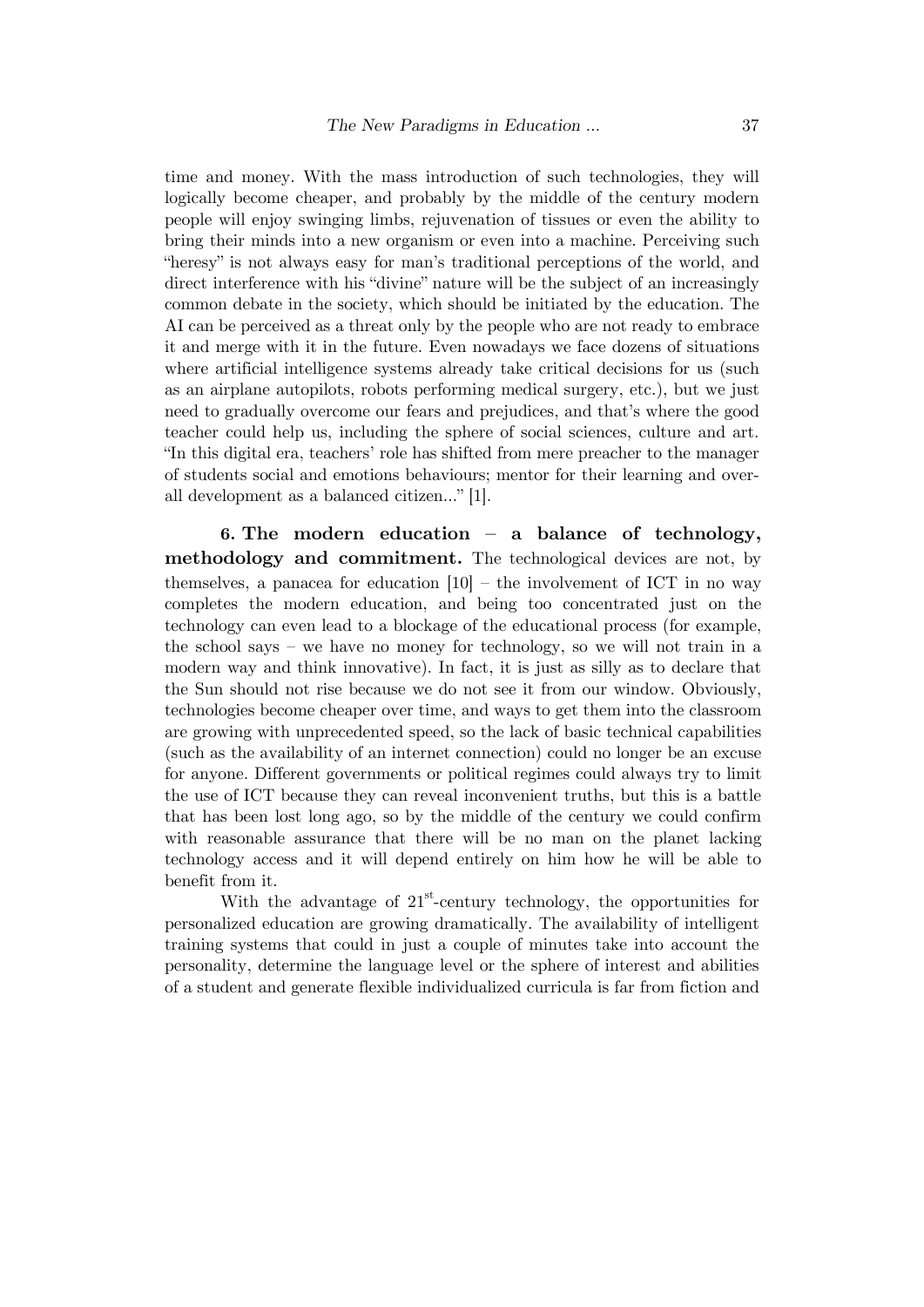will soon become a routine. The role of the teacher, though key, will no longer concentrate on the daily, broadcast type of lectures, typical of the past (a recorded video would cover this and many modern educational institutions already record their lectures as a regular practice), but to the ability to provoke students and to participate in debates that reveal in depth the true beauty and challenge of the particular subject.

The educational transformation is not a hardware, but a software problem, and the basic idea is to learn to think in a new way, without necessarily denying everything that existed vefore. The artificial intelligence is not meant to replace the natural one, it only has to support it, and for many people the difference is not obvious and this should be carefully communicated with children at a very early age, before it becomes too late. It is not necessary for this symbiosis to happen in an antagonistic way. In fact, the artificial intelligence in most cases can imperceptibly adapt to the human needs without creating any moral or social problems. Indeed, even the inconspicuous approach is preferable "to capture the true intention of any given person, the smart methodology should investigate them in a noninvasive way." [13].

**7. Conclusions.** From the beginning of the century, education is at an important crossroad. On one hand, mankind's information capabilities have grown substantially over the last 2–3 decades, while education systems around the world have somehow "slept over" this dynamics and now need to catch up. The presence of competitive education is key not only for the development of individuals, but also for the survival of mankind and its integration into what we now call "knowledge economy". So to say "the emergence of the knowledge economy poses a new challenge for education" [5]. To meet this escalating dynamic, man faces serious challenges and without a revolutionary change in the way we train and educate, we will quickly be off the board [11].

The use of AI tools and systems to support and improve the learning process is an essential element of educational transformation as the information avalanche has long made the traditional educational practices inadequate to the needs of modern society. The inclusion of critical thinking elements in the classroom and the rational perception of AI's intervention in learning make possible the "peaceful" cohabitation of man and computer and the future development of mankind in a modern, dynamic and user-friendly oriented world. The essence of the future symbiosis of man and machine is the understanding that by acquiring the positives of artificial intelligence, man does not betray his identity but simply acquires new qualities and capabilities, so his emotional empathy in the process is quite important.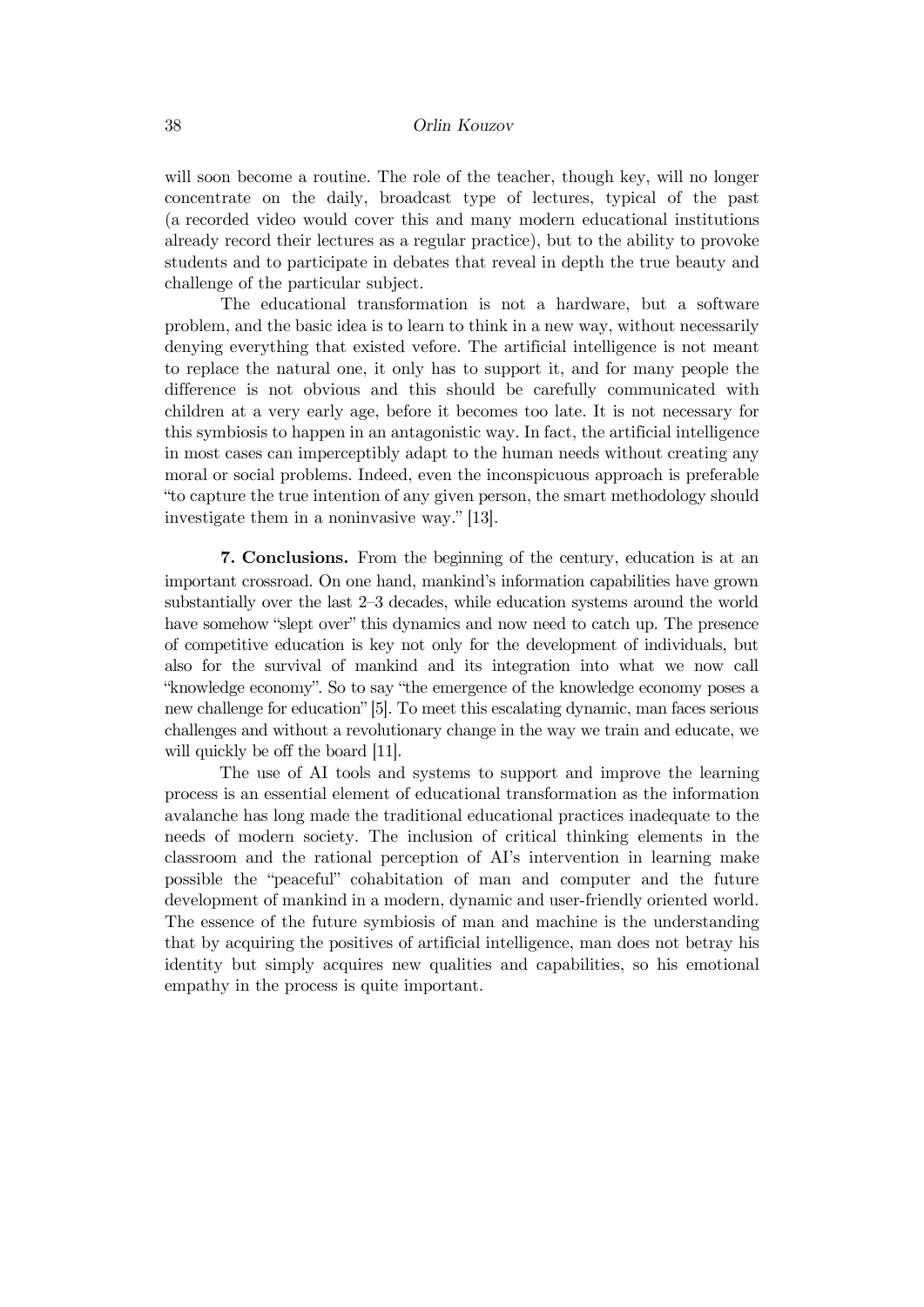#### REFERENCES

- [1] AMIN J. Redefining the Role of Teachers in the Digital Era. *The International Journal of Indian Psychology*, **3** (2016), Issue 3, No 6, 40–45.
- [2] BROWN C. What's the best, most effective way to take notes? The Conversation, May 21, 2015. https://theconversation.com/whats-the-bestmost-effective-way-to-take-notes-41961, 30 January 2020.
- [3] YAN S. Google's AlphaGo A.I. beats world's number one in ancient game of Go. CNBC, May 23, 2017. https://www.cnbc.com/2017/05/23/googles-alphago-a-ibeats-worlds-number-one-in-ancient-game-of-go.html, 30 January 2020.
- [4] Eurostat: Statistics Explained. Share of persons aged 16 and over with selfreported long-standing limitations in usual activities due to health problems, by educational attainment level. https://ec.europa.eu/eurostat/statisticsexplained/index.php?title=File:Share\_of\_persons\_aged\_16\_and\_over\_with \_self-reported\_long-standing\_limitations\_in\_usual\_activities\_due\_to health problems, by educational attainment level,  $2016$  (%25) Health2017.png, 30 January 2020.
- [5] GUILE D. The Learning Challenge of the Knowledge Economy. *The Knowledge Economy and Education*, **3** (2010).
- [6] HOLLINGER D. T. S. Kuhn's Theory of Science and Its Implications for History. *The American Historical Review*, **78** (1973), No 2, 370-393.
- [7] MÁRKUS Z. L., D. PANEVA-MARINOVA, D. LUCHEV. Towards Effective Understanding of Ancient Thracian Civilization by Serious Game. In: Proceedings of the 24th Conference of Multimedia in Education, Budapest, Hungary, 2018, 223–227.
- [8] PANEVA-MARINOVA D., M. GOYNOV, D. LUCHEV. Multimedia Digital Library: Constructive Block in Ecosystems for Digital Cultural Assets. Basic Functionality and Services. LAP LAMBERT Academic Publishing, Berlin, Germany, 2017.
- [9] PAVLOVA D. Exploration of a distance learning toolkit through integration the capabilities of public and private clouds in a heterogeneous environment. In: INTED 2019 Proceedings. 13th International Technology, Education and Development Conference, Valencia, Spain, 2019, 8061–8066.